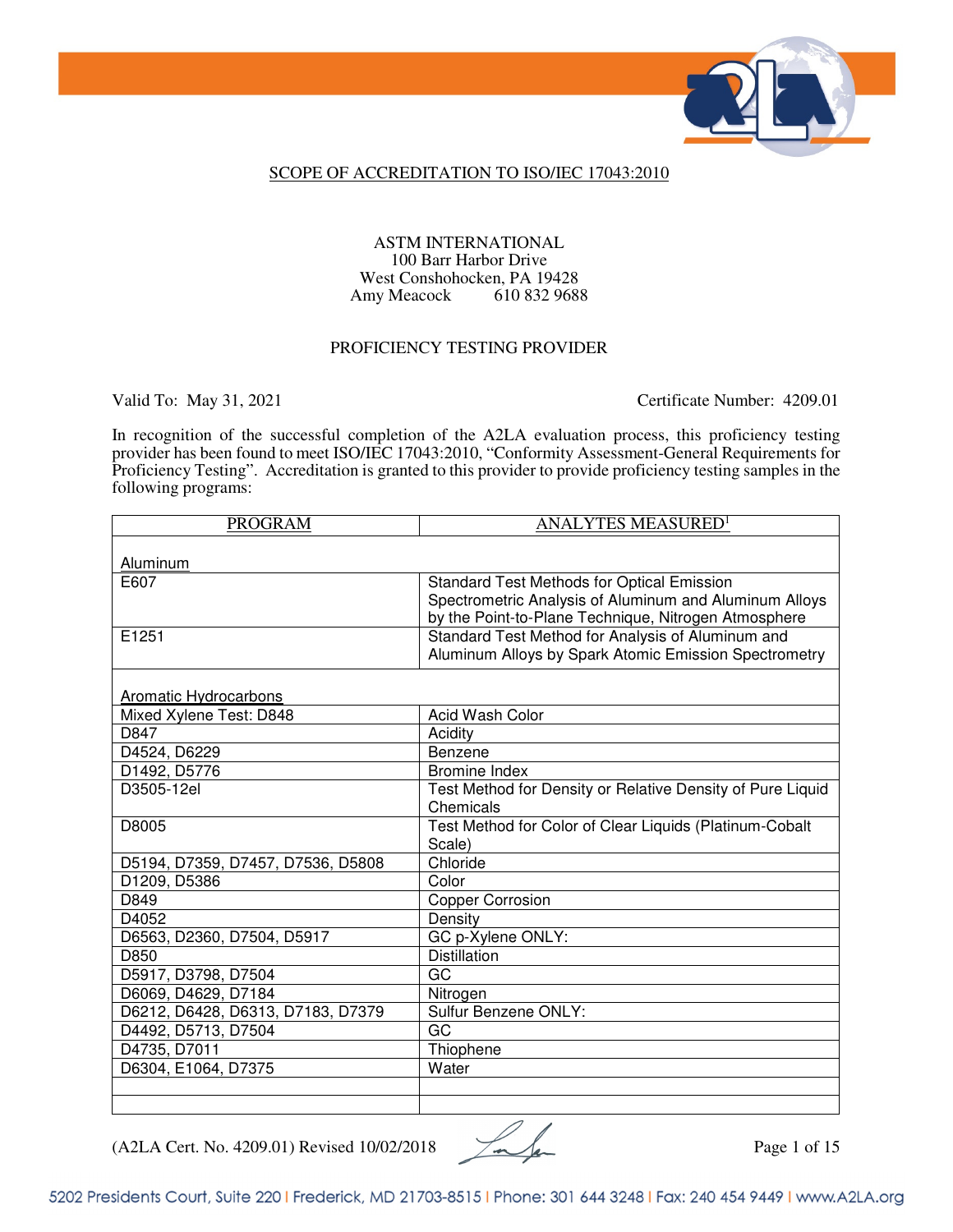| <b>PROGRAM</b>                       | <b>ANALYTES MEASURED</b> <sup>1</sup> |  |
|--------------------------------------|---------------------------------------|--|
|                                      |                                       |  |
| <b>Automatic Lubricant Additives</b> |                                       |  |
| D664                                 | Acid Number - Total                   |  |
| D4628, D4951, D5185                  | <b>Additive Elements</b>              |  |
| D482                                 | Ash                                   |  |
| D874                                 | Ash Sulfated                          |  |
| D2896, D4739                         | <b>Base Number</b>                    |  |
| D1298, D4052                         | Density                               |  |
| D92, D93                             | <b>Flash Point</b>                    |  |
| D5291                                | Nitrogen                              |  |
| D1552                                | <b>Sulfur Content</b>                 |  |
| D445                                 | Viscosity, Kinematic                  |  |
| D6304                                | Water by KF                           |  |
|                                      |                                       |  |
| <b>Automatic Transmission Fluid</b>  |                                       |  |
| D974                                 | Acidity                               |  |
| D664                                 | Acid Number - Total                   |  |
| D4951, D5185                         | <b>Additive Elements</b>              |  |
| D287                                 | <b>API</b> Gravity                    |  |
| D2896, D4739                         | <b>Base Number</b>                    |  |
| D1500                                | Color                                 |  |
| D130                                 | Copper Corrosion                      |  |
| D1298, D4052                         | Density                               |  |
| D93, D92                             | <b>Flash Point</b>                    |  |
| D6082                                | Foaming                               |  |
| D665                                 | <b>Rust Prevention</b>                |  |
| D445                                 | Viscosity Kinematic                   |  |
| D2983                                | Viscosity, Low Temperature            |  |
|                                      |                                       |  |
| <b>Base Oil</b>                      |                                       |  |
| D664                                 | Acid Number                           |  |
| D611                                 | <b>Aniline Point</b>                  |  |
| D482                                 | Ash Content                           |  |
| D189, D524                           | Carbon Residue                        |  |
| D2007, D7419                         | Clay-Gel Absorption                   |  |
| D1500, D6045                         | Color                                 |  |
| D130                                 | Copper Strip                          |  |
| D1298, D4052                         | Density                               |  |
| D2887, D6352, D7500                  | Distillation                          |  |
| D5800, D6375                         | <b>Evaporation Loss</b>               |  |
| D92, D93                             | <b>Flash Point</b>                    |  |
| D5762                                | Nitrogen by Boat Inlet                |  |
| D97, D5950, D5985, D5949, D6749      | Pour Point                            |  |
| D1218, D1747                         | Refractive Index                      |  |
| D2622, D4294, D5453                  | Sulfur                                |  |
| D5293                                | Viscosity/Cold Crank Simulator        |  |
| D445, D2270, D7042                   | Viscosity, Kinematic                  |  |
| D6417                                | Volatility                            |  |

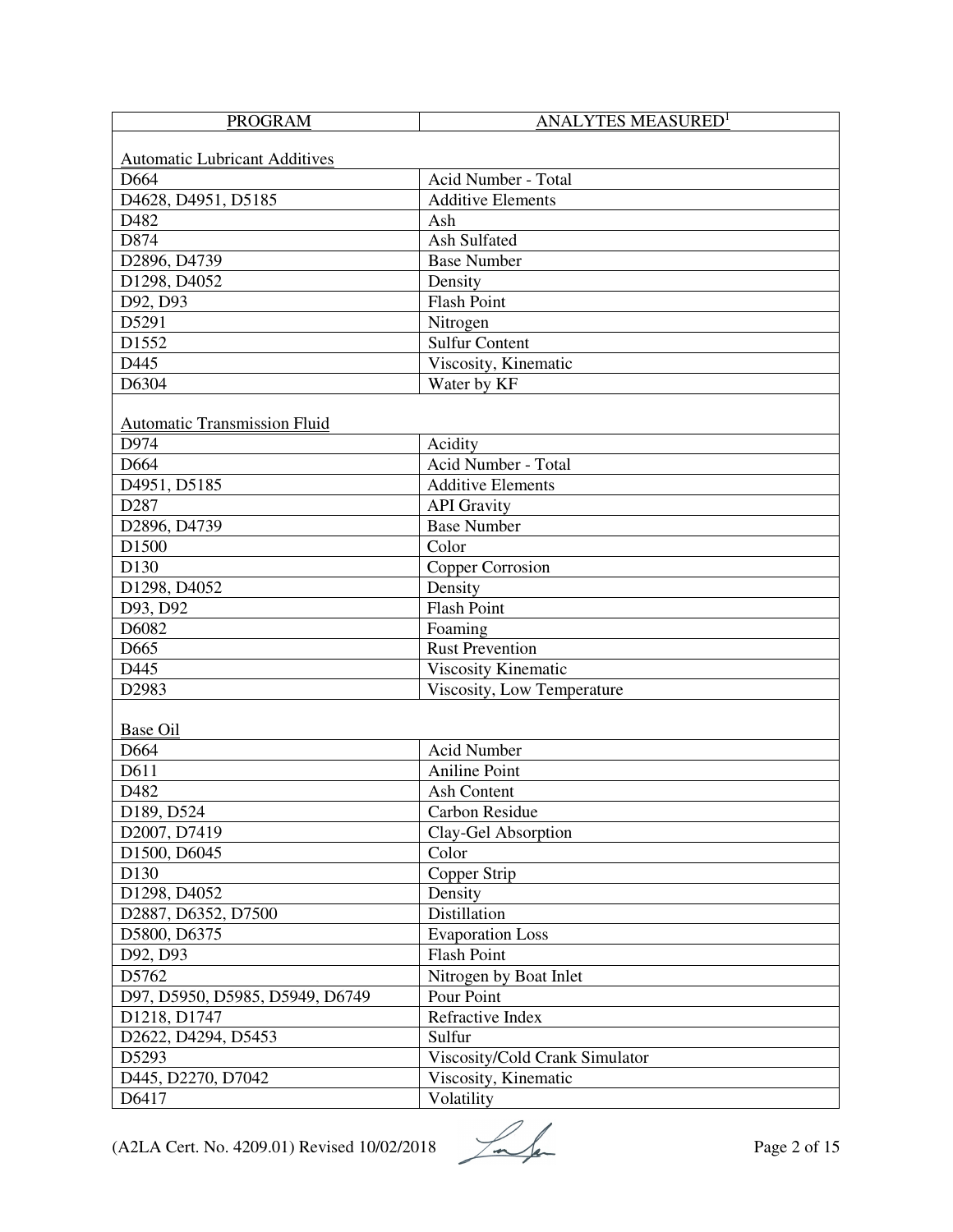| <b>PROGRAM</b>              | ANALYTES MEASURED <sup>1</sup>                                                                            |
|-----------------------------|-----------------------------------------------------------------------------------------------------------|
| D6304, D1401                | Water                                                                                                     |
|                             |                                                                                                           |
| Biodiesel                   |                                                                                                           |
| D664, D974                  | Acidity                                                                                                   |
| D482, D874                  | Ash                                                                                                       |
| D4530, D189                 | Carbon Residue                                                                                            |
| D2500, D5771, D5773         | Cloud Point                                                                                               |
| D6371                       | Cold Filter Plugging Point                                                                                |
| D130                        | Corrosion                                                                                                 |
| D1298, D4052                | Density                                                                                                   |
| D1160                       | Distillation                                                                                              |
| EN14538                     | FAME: Ca, Mg, Na, K by ICP                                                                                |
| EN14103                     | FAME: Linolenic Methyl Ester                                                                              |
| EN14110                     | <b>FAME: Methanol Content</b>                                                                             |
| EN14112                     | FAME: Oxidation Stability                                                                                 |
| EN15751                     | <b>FAME: Oxidation Stability</b>                                                                          |
| D7501                       | Filtration, Cold Soak (CSFT)                                                                              |
| D93, D3828                  | <b>Flash Point</b>                                                                                        |
| D6584                       | Glycerin                                                                                                  |
| D6079, D7688                | Lubricity                                                                                                 |
| D7321                       | Particulate Contamination                                                                                 |
| D4951                       | Phosphorus                                                                                                |
| D6428, D5453, D7039         | Sulfur                                                                                                    |
| D6468                       | <b>Thermal Stability</b>                                                                                  |
| D445, D2270, D7042          | Viscosity, Kinematic                                                                                      |
| D2709                       | Water and Sediment                                                                                        |
| D6304, E203                 | Water by KF                                                                                               |
|                             |                                                                                                           |
|                             |                                                                                                           |
| Cetane<br>D613              | <b>Cetane Number</b>                                                                                      |
| D6890                       |                                                                                                           |
|                             | Derived Cetane Number by Combustion in a Constant<br>Volume Chamber                                       |
| D7170                       |                                                                                                           |
|                             | Derived Cetane Number - Fixed Range Injection Period,<br><b>Constant Volume Combustion Chamber Method</b> |
| D7668                       |                                                                                                           |
|                             | Derived Cetane Number Using Constant Volume<br><b>Combustion Chamber Method</b>                           |
| D1298, D4052                | Density, Digital                                                                                          |
| D86                         | Distillation                                                                                              |
| D93                         | <b>Flash Point</b>                                                                                        |
| D1319                       | Hydrocarbon Type                                                                                          |
|                             |                                                                                                           |
| D2622, D5453, D7039<br>D445 | Sulfur by WDXRF<br>Viscosity, Kinematic                                                                   |
|                             |                                                                                                           |
| Crude Oil                   |                                                                                                           |
| D664, D8045                 | Acid Number - Total                                                                                       |
| D6560                       | Asphaltenes                                                                                               |
| D1298, D5002, D287          | Density, Relative Density or API Gravity                                                                  |
| D7169                       | <b>High Temperature Simulated Distillation</b>                                                            |

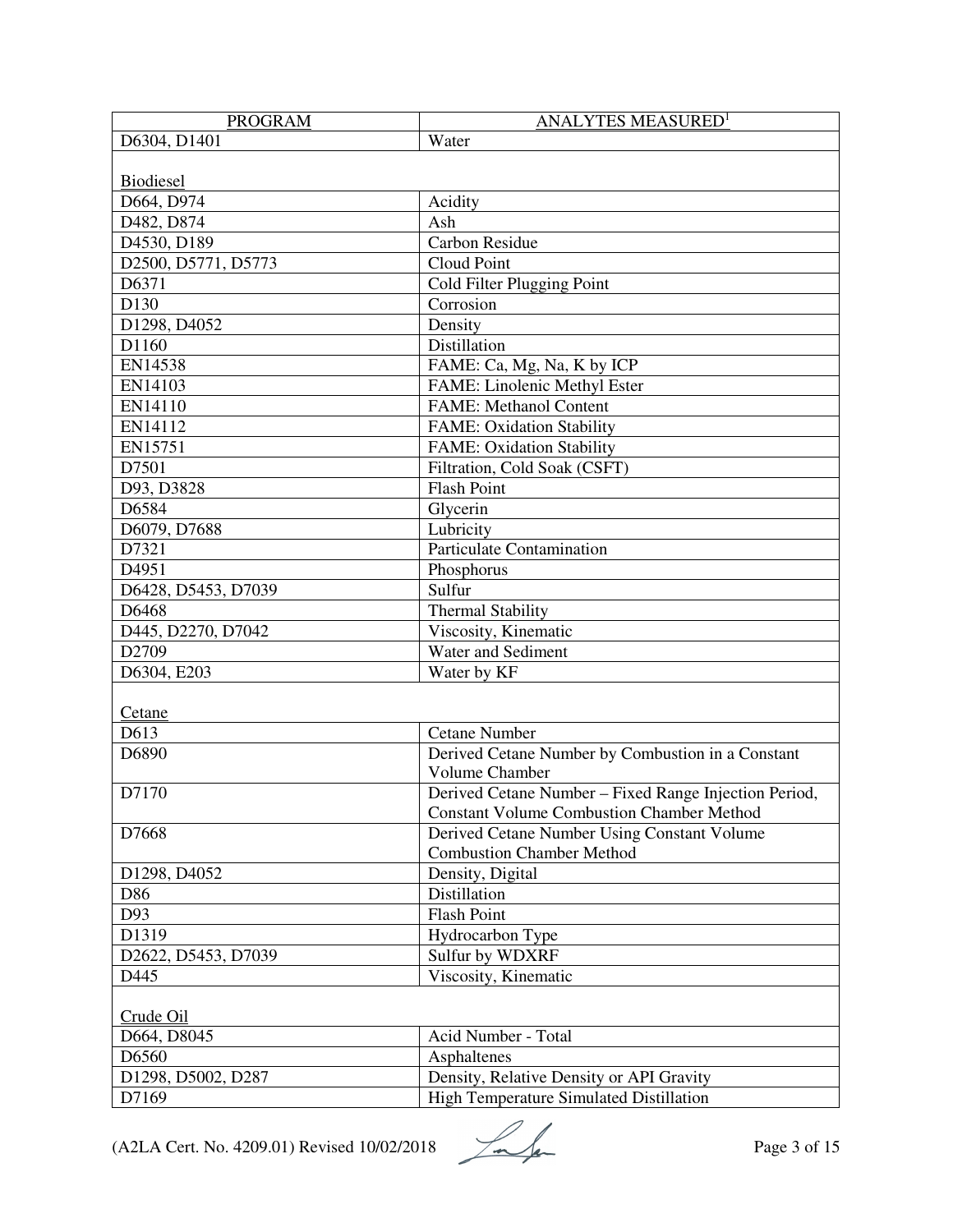| <b>PROGRAM</b>                    | <b>ANALYTES MEASURED</b> <sup>1</sup>    |
|-----------------------------------|------------------------------------------|
| D5708, D5863                      | Metals, (Vanadium, Nickel, Iron)         |
| D4530                             | Micro Carbon Residue                     |
| D4629, D5762                      | Nitrogen, Total                          |
| D4929                             | Organic Chloride                         |
| D97, D5853                        | Pour Point                               |
| D323, D5191, D6377                | Reid Vapor Pressure                      |
| D3230, D6470                      | Salt                                     |
| D473, D4807                       | Sediment                                 |
| D2622, D4294                      | Sulfur                                   |
| D445, D7042                       | Viscosity, Kinematic                     |
| D4006, D4928, D4377, D4007        | Water                                    |
|                                   |                                          |
| <b>Diesel Exhaust Fluids</b>      |                                          |
| ISO 22241-5                       | Diesel engines Nox reduction agent AUS32 |
| <b>ISO 3675</b>                   | Density                                  |
| <b>ISO 1218</b>                   | Density at 20c                           |
| ISO 22241-2 Annex B/C             | Urea Content Refractive Index            |
| ISO 22241-2                       | Urea Content (Total Nitrogen)            |
| ISO 22241-2 Annex C               | Refractive Index at 20c                  |
| ISO 22241-2 Annex D               | Alkalinity as NH3                        |
| ISO 22241-2 Annex E               | <b>Biuret Content</b>                    |
| ISO 22241-2 Annex F               | Aldehydes Content                        |
| ISO 22241-2 Annex G               | Insoluble Matter Content                 |
| ISO 22241-2 Annex H               | Phosphate (PO4)                          |
| ISO 22241-2 Annex I               | Ca, Fe, Cu, Zn, Cr, Ni, Al, Mg, Na, K    |
| ISO 22241-2 Annex J               | Identity (FTIR)                          |
| D7821                             | Urea Concentration                       |
| Diesel Fuel                       |                                          |
| D974, D664                        | Acid and Base Number                     |
| D482                              | Ash                                      |
| D5291                             | Carbon, Hydrogen and Nitrogen            |
| D189, D524, D4530                 | <b>Carbon Residue</b>                    |
| D2500, D5771, D5772, D5773, D7689 | Cloud Point                              |
| D1500, D6045                      | Color                                    |
| D6371                             | Cold Filter Plugging Point               |
| D130                              | Copper Corrosion                         |
| D1298, D4052                      | Density                                  |
| D86, D2887, D7345                 | Distillation                             |
| D2624                             | <b>Electrical Conductivity</b>           |
|                                   |                                          |
| D93, D3828, D6450                 | <b>Flash Point</b>                       |
| D <sub>240</sub>                  | <b>Heat Content</b>                      |
| D6468                             | <b>High Temp Stability</b>               |
| D1319, D5186, D6591               | Hydrocarbon Type                         |
| D6079, D7688                      | Lubricity (HFRR)                         |
| D4629, D5762                      | Nitrogen                                 |
| D7346                             | No Flow Point                            |
| D6217                             | Particulate Contamination by Filtration  |
| D97, D5949, D5950, D6749          | Pour Point                               |

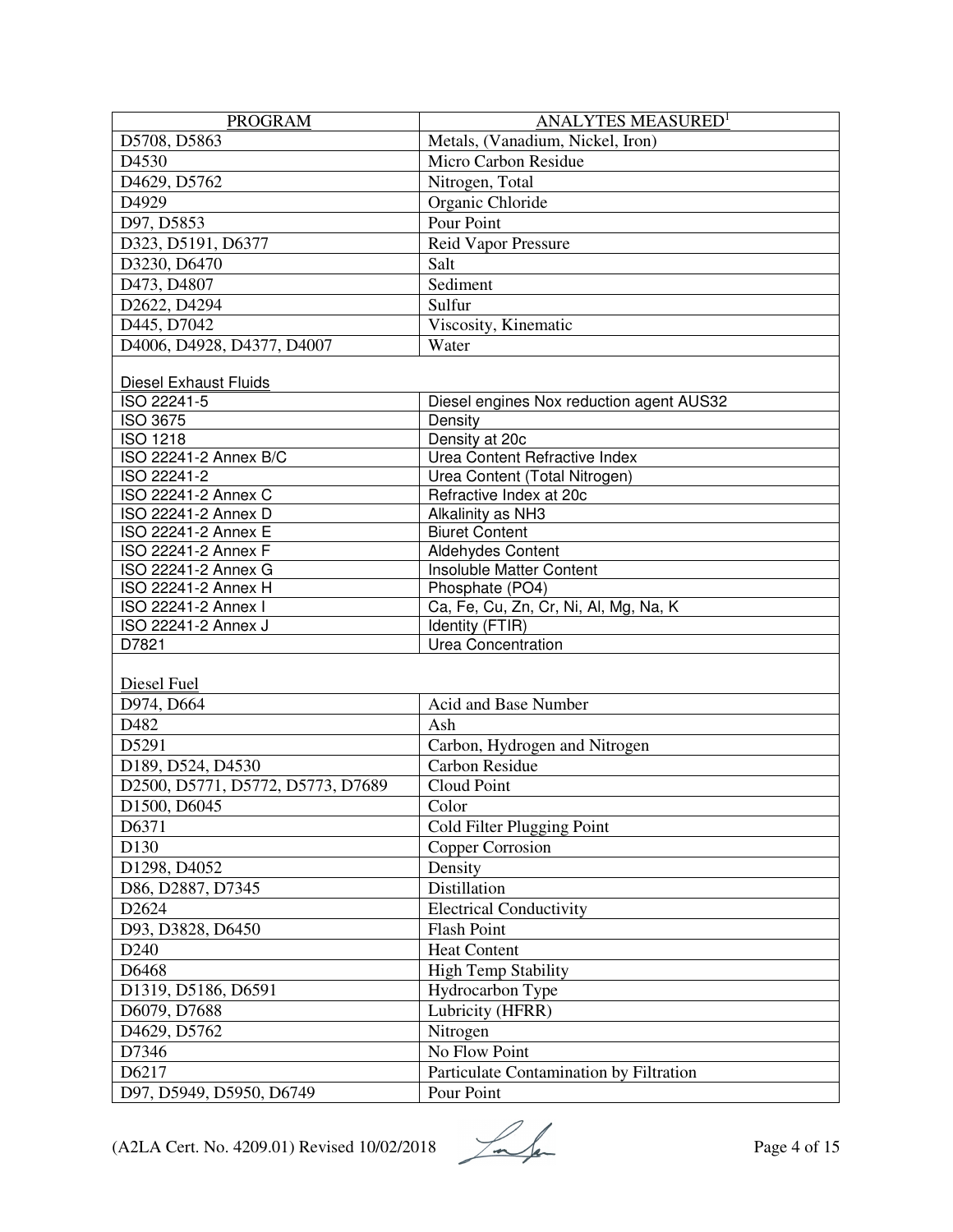| <b>PROGRAM</b>                              | <b>ANALYTES MEASURED<sup>1</sup></b>                    |
|---------------------------------------------|---------------------------------------------------------|
| D2622, D4294, D5453, D7039                  | <b>Sulfur Content</b>                                   |
| D445, D7042                                 | Viscosity, Kinematic                                    |
| D1796, D2709                                | Water and Sediment                                      |
| D6304                                       | Water by KF                                             |
|                                             |                                                         |
| <b>Dissolved Gas Analysis</b>               |                                                         |
| D1533                                       | Standard Test Method for Water in Insulating Liquids by |
|                                             | <b>Coulometric Karl Fischer Titration</b>               |
| D3612                                       | Standard Test Method of Analysis of Gases Dissolved in  |
|                                             | Electrical Insulating Oil by Gas Chromatography         |
| <b>Elemental Analyses of Thermoplastics</b> |                                                         |
| ASTM D6247                                  | Elemental Content by XRF, Alternate WDXRF Method,       |
|                                             | Alternate EDXRF Method                                  |
|                                             |                                                         |
| <b>Engine Oil Lubricants</b>                |                                                         |
| D6278                                       | <b>Shear Stability</b>                                  |
| D664, D974                                  | <b>Acid Number</b>                                      |
| D4628, D4927, D4951, D5185, D6443,          | <b>Additive Elements</b>                                |
| D6481                                       |                                                         |
| D482                                        | Ash                                                     |
| D874                                        | Ash Sulfated                                            |
| D2896, D4739                                | <b>Base Number</b>                                      |
| D1298, D4052                                | Density                                                 |
| D5800                                       | <b>Evaporating Loss</b>                                 |
| D92, D93                                    | <b>Flash Point</b>                                      |
| D5481                                       | <b>HTHS Viscosity</b>                                   |
| D3228, D4629, D5291, D5762                  | Nitrogen                                                |
| D6749, D97, D5949, D5950, D6892             | Pour Point                                              |
| D94                                         | Saponification Number                                   |
| D129, D5453                                 | <b>Sulfur Content</b>                                   |
| D445, D7042, D7279                          | Viscosity, Kinematic                                    |
| D4741                                       | Viscosity, Tapered Plug                                 |
| D4683                                       | Viscosity, Tapered Bearing                              |
| D4684, D5133, D5293                         | Viscosity, Low Temperature                              |
| D6417                                       | Volatility                                              |
| D6304                                       | Water                                                   |
| D1744                                       | <b>Water Content</b>                                    |
| D1500, D6045 (D1500)                        | Color                                                   |
| D6375                                       | <b>Evaporation Loss by TGA Noack Method</b>             |
| D7346                                       | Pour Point, No Flow Point                               |
|                                             |                                                         |
| <b>Engine Coolants</b>                      |                                                         |
| D1122                                       | Specific Gravity by Hydrometer                          |
| D1121                                       | <b>Reserve Alkalinity</b>                               |
| D6130                                       | Silicon and Other Elements                              |
| D1177, D6660                                | <b>Freezing Point</b>                                   |
| D3321                                       | Field Test Determination of Freezing Point              |
|                                             |                                                         |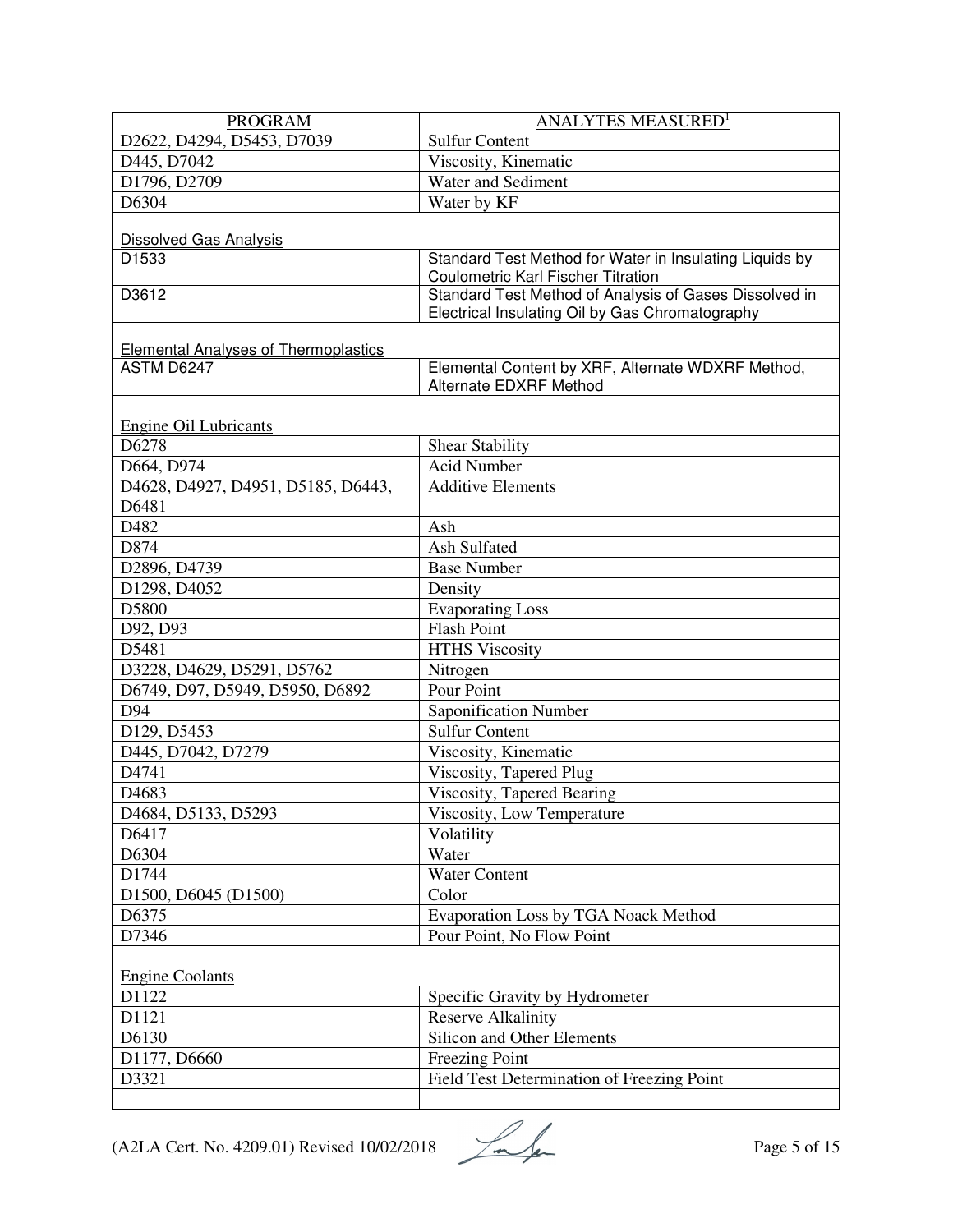| <b>PROGRAM</b>      | <b>ANALYTES MEASURED</b> <sup>1</sup>                                                                               |
|---------------------|---------------------------------------------------------------------------------------------------------------------|
| D1123               | Water by Karl Fischer-Method A: Manual; Method B:                                                                   |
|                     | Automatic                                                                                                           |
| D1384               | Corrosion Test (Copper, Solder, Brass, Steel, Cast Iron,                                                            |
|                     | Aluminum)                                                                                                           |
| D1287               | pH                                                                                                                  |
| D1881               | Foam Tendencies-Foam volume at 5 minutes; Break time                                                                |
|                     | appearance of Eye                                                                                                   |
| D4921               | <b>Foaming Tendencies</b>                                                                                           |
| D3634               | <b>Trace Chloride</b>                                                                                               |
| D5931               | Density by Digital Density Meter                                                                                    |
| D1119               | Percent Ash Content                                                                                                 |
| D6129               | Silicon by AAS                                                                                                      |
| D1120               | <b>Boiling Point</b>                                                                                                |
| D4340               | <b>Corrosion of Cast Aluminum Alloys</b>                                                                            |
| D5827               | Ion Chromatography                                                                                                  |
|                     |                                                                                                                     |
| Flammability        |                                                                                                                     |
| D3801               | Test for Measuring the Comparative Burning                                                                          |
|                     | Characteristics of Solid Plastics in a Vertical Position                                                            |
| <b>UL 94V</b>       | Tests for Flammability of Plastic Materials for Parts in<br>Devices and Appliances Section 8-20 mm Vertical Burning |
|                     | Test for V0, V1, V2                                                                                                 |
| IEC 60695-11-10     | Fire Hazard Testing Part- 11-10 Test Flames 50W                                                                     |
|                     | Horizontal and Vertical Flame Test Method B Vertical                                                                |
|                     | <b>Burning Test</b>                                                                                                 |
|                     |                                                                                                                     |
| <b>Fuel Ethanol</b> |                                                                                                                     |
| D1613, D7795        | Acidity                                                                                                             |
| D1688 per D4806     | Copper Content                                                                                                      |
| D5501               | Ethanol/Methanol                                                                                                    |
| D7319, D7328        | Inorganic Chloride                                                                                                  |
| D6423               | pH                                                                                                                  |
| D381                | Solvent Washed Gum                                                                                                  |
| D <sub>4052</sub>   | Specific Gravity                                                                                                    |
| D7319, D7328        | Sulfate Content                                                                                                     |
| D5453, D7039        | Sulfur                                                                                                              |
| E203, E1064         | Water                                                                                                               |
| Fuel Oil No. 6      |                                                                                                                     |
| D <sub>664</sub>    | <b>Acid Number</b>                                                                                                  |
| D5184               | Aluminum and Silicon                                                                                                |
| D <sub>287</sub>    | <b>API</b> Gravity                                                                                                  |
| D482                | Ash                                                                                                                 |
| D6560               | Asphaltenes                                                                                                         |
| D189, D4530, D524   | Carbon Residue                                                                                                      |
| D1298, D4052        |                                                                                                                     |
| $\overline{D93}$    | Density<br><b>Flash Point</b>                                                                                       |
| D <sub>240</sub>    |                                                                                                                     |
| D5291               | <b>Heat Content</b>                                                                                                 |
|                     | Hydrogen                                                                                                            |

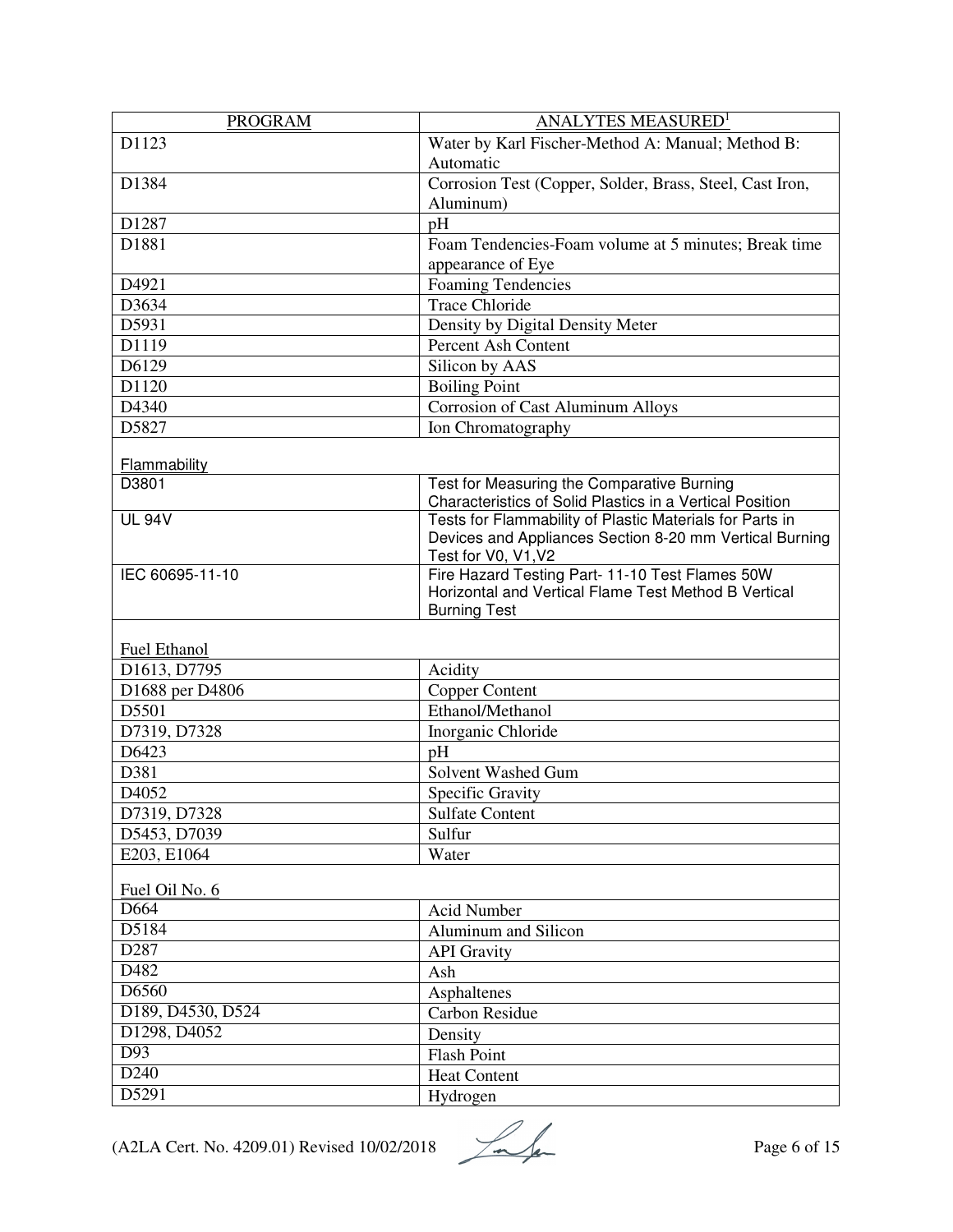| <b>PROGRAM</b>                       | <b>ANALYTES MEASURED1</b>                          |
|--------------------------------------|----------------------------------------------------|
| D3279                                | Insolubles                                         |
| D5185                                | <b>Metals/Wear Contaminants</b>                    |
| D3228, D4629, D5762                  | Nitrogen                                           |
| D97, D5853                           | Pour Point                                         |
| D <sub>473</sub> , D <sub>4870</sub> | Sediment                                           |
| D4740                                | The Spot Test                                      |
| D2622, D4294                         | <b>Sulfur Content</b>                              |
| D1548, D5708, D5863                  | Vanadium, Nickel, Iron, Sodium                     |
| D <sub>445</sub> , D <sub>7042</sub> | Viscosity, Kinematic                               |
| D1796                                | Water and Sediment                                 |
| D95                                  | Water by Distillation                              |
| D6304                                | Water by Coulometric KF                            |
|                                      |                                                    |
| Gear Oil                             |                                                    |
| D4951, D5185                         | <b>Additive Elements</b>                           |
| D287                                 | <b>API</b> Gravity                                 |
| D874                                 | <b>Ash Sulfated</b>                                |
| D130                                 | Copper Corrosion                                   |
| D92, D93                             | <b>Flash Point</b>                                 |
| D97, D5950                           | Pour Point                                         |
| D4294                                | <b>Sulfur Content</b>                              |
| D445                                 | Viscosity, Kinematic                               |
| D2983                                | Viscosity, Low Temperature                         |
|                                      |                                                    |
| General Gas Oil                      |                                                    |
| D664                                 | <b>Acid Number</b>                                 |
| D611                                 | <b>Aniline Point</b>                               |
| D482                                 | Ash                                                |
| D1159                                | <b>Bromine Number</b>                              |
| D1500, D6045                         | Color                                              |
| D4530, D189                          | <b>CCR</b> - Carbon Residue                        |
| D4052, D287, D1298                   | Density/API                                        |
| D1160, D2887, D6352, D7169           | Distillation                                       |
| D93                                  | <b>Flash Point</b>                                 |
| D5863, D5708                         | Metals, V, Ni, Fe, Na                              |
| D97, D5950, D5853                    | Pour Point                                         |
| D2622, D4294,                        | Sulfur                                             |
| D5762                                | <b>Total Nitrogen</b>                              |
| D445                                 | Viscosity, Kinematic @ 100°C                       |
|                                      |                                                    |
| Gold                                 |                                                    |
| E1335                                | Standard Test Methods for Determination of Gold in |
|                                      | <b>Bullion by Fire Assay Cupellation Analysis</b>  |
|                                      |                                                    |
| <b>Hydraulic Fluids &amp; Oils</b>   |                                                    |
| D1121                                | Acid Number                                        |
| D664, D974                           | Acid Number                                        |
| D3427                                | Air Release                                        |
| D130                                 | Cu+ Corrosion                                      |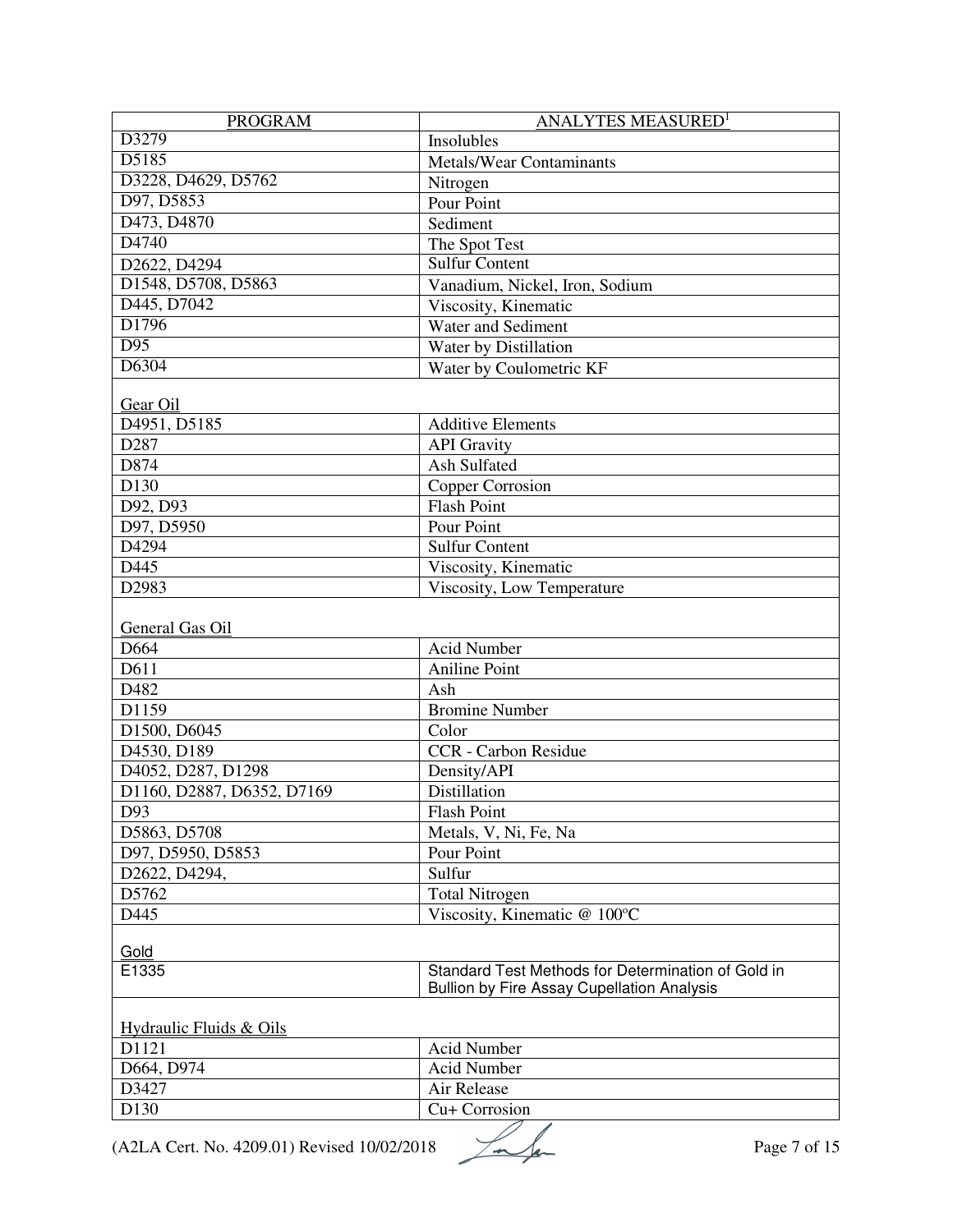| <b>PROGRAM</b>                                    | ANALYTES MEASURED <sup>1</sup> |  |
|---------------------------------------------------|--------------------------------|--|
| D5185, D4951, D6130                               | Elements by ICP                |  |
| D92                                               | <b>Flash Point</b>             |  |
| D892                                              | <b>Foaming Characteristics</b> |  |
| D2272                                             | <b>Oxidation Stability</b>     |  |
| E70                                               | pH @ 25°C                      |  |
| D665                                              | <b>Rust Prevention</b>         |  |
| D2619                                             | Stability, Hydrolytic          |  |
| D445                                              | Viscosity, Kinematic           |  |
| D <sub>2070</sub>                                 | <b>Thermal Stability</b>       |  |
| D1401                                             | Water Separability             |  |
| D97, D5950, D6749                                 | Pour Point                     |  |
|                                                   |                                |  |
| <b>Industrial Gear Oil</b>                        |                                |  |
| D2711                                             | Demulsibility                  |  |
| D92, D93                                          | <b>Flash Point</b>             |  |
| D2783                                             | 4-Ball EP                      |  |
| D4172                                             | 4-Ball Wear                    |  |
| D3233                                             | Pin and V-block                |  |
| D97                                               | Pour Point                     |  |
| D665                                              | <b>Rust Preventions</b>        |  |
| D2782                                             | <b>Timken EP</b>               |  |
| D445                                              | Viscosity, Kinematic           |  |
| D1401                                             | <b>Water Separability</b>      |  |
| D130                                              | Cu+ Corrosion                  |  |
|                                                   |                                |  |
| In-Service Oil Monitoring Hydraulic Fluids & Oils |                                |  |
| D664, D974                                        | Acid Number                    |  |
| D974, D4739                                       | <b>Base Number</b>             |  |
| D92, D93                                          | <b>Flash Point</b>             |  |
| D2982, D4291                                      | <b>Glycol Detection</b>        |  |
| D5185, D6595                                      | Metal/Wear Contaminants        |  |
| D7647                                             | Particle Count                 |  |
| D445                                              | Viscosity, Kinematic           |  |
| D95                                               | Water by Distillation          |  |
| D1744, D6304                                      | Water by KF                    |  |
|                                                   |                                |  |
| In-Service Diesel Lubricating Oil Monitoring      |                                |  |
| D664                                              | Acid Number                    |  |
| D2896, D4739                                      | <b>Base Number</b>             |  |
| D7689                                             | Cloud Point                    |  |
| D92, D93, D3828                                   | Flash Point                    |  |
| D3524                                             | <b>Fuel Dilution</b>           |  |
| D2982, D4291                                      | Glycol                         |  |
| D7279                                             | Houillon Kinematic Viscosity   |  |
| D893, D4055                                       | Insolubles                     |  |
|                                                   | Metal/Wear Contaminants        |  |
| D5185, D6595                                      |                                |  |
| D7624                                             | Nitration, FT-IR               |  |
| D7214, D7414                                      | Oxidation, FT-IR               |  |

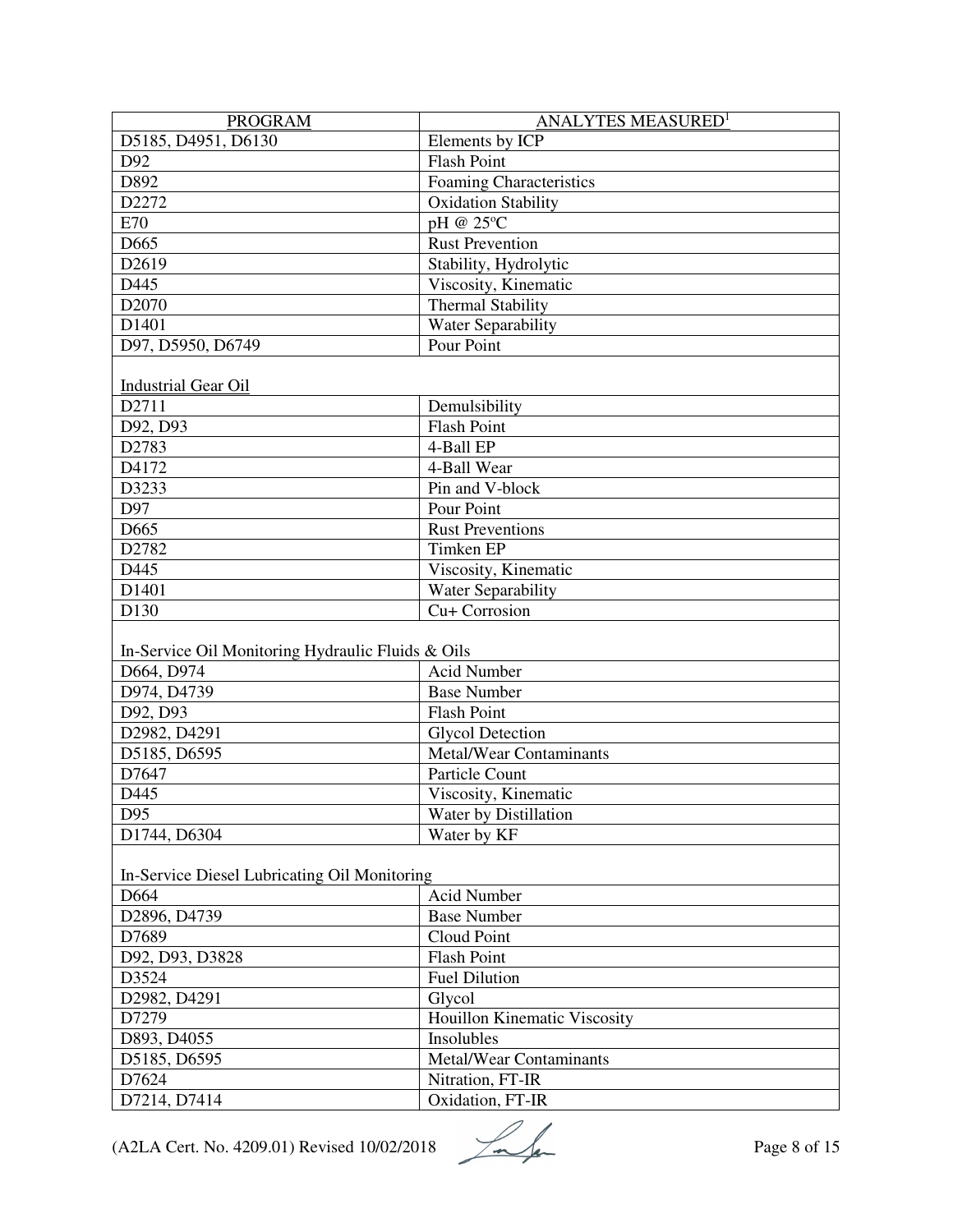| <b>PROGRAM</b>                          | <b>ANALYTES MEASURED</b> <sup>1</sup>       |
|-----------------------------------------|---------------------------------------------|
| D7412                                   | Phosphate, FT-IR, FT-IR Soot Loading, Water |
|                                         | Contamination                               |
| D7415                                   | Sulfate, FT-IR                              |
| D445, D7042                             | Viscosity, Kinematic                        |
| D2270                                   | Viscosity Index                             |
| D6304, D1744                            | "Crackle Test", Water Content               |
|                                         |                                             |
| <b>Insulated Fluid Quality</b>          |                                             |
| D664, D974                              | <b>Acid Number</b>                          |
| D611                                    | Aniline Point                               |
| D1500                                   | Color                                       |
| D1298, D4052                            | Density                                     |
| D877, D1816                             | Dielectric                                  |
| D92                                     | <b>Flash Point</b>                          |
| D5837                                   | Furans                                      |
| D971                                    | <b>Interfacial Tension</b>                  |
| D2668, D4768                            | Oxidation Inhibitor                         |
| D2112                                   | <b>Oxidation Stability</b>                  |
| D6786                                   | <b>Particle Count</b>                       |
| D924                                    | Power Factor (25°C and 100°C)               |
| D97, D5950                              | Pour Point                                  |
| D1169                                   | Resistivity                                 |
| D1275                                   | <b>Sulfur Corrosive</b>                     |
| D7151                                   | <b>Trace Metals</b>                         |
| D445                                    | Viscosity, Kinematic @ 40°C                 |
| D1533, D6304                            | <b>Water Content</b>                        |
|                                         |                                             |
| <b>Jet Fuel (Aviation Turbine Fuel)</b> |                                             |
| D3242                                   | Acidity                                     |
| D5001                                   | <b>BOCLE</b> Lubricity                      |
| D976                                    | <b>Calculated Cetane Index</b>              |
| D156, D6045                             | Color                                       |
| D3338, D4529, D4809                     | Combustion, Net Heat                        |
| D <sub>130</sub>                        | <b>Copper Corrosion</b>                     |
| D1298, D4052                            | Density                                     |
| D86, D2887, D7345                       | Distillation                                |
| D2624                                   | <b>Electrical Conductivity</b>              |
| D56, D93, D3828                         | <b>Flash Point</b>                          |
| D2386, D5972, D7153                     | <b>Freeze Point</b>                         |
| D5006                                   | Fuel System Icing Inhibitors (FSII)         |
| D381                                    | Gum                                         |
| D1319, D6379                            | Hydrocarbon Type                            |
| D3701, D3343                            |                                             |
| D3227                                   | <b>Hydrogen Content</b><br>Mercaptan Sulfur |
|                                         |                                             |
| D1840<br>D1322                          | Naphthalenes                                |
|                                         | Smoke Point                                 |
| D2622, D4294, D5453, D7039              | <b>Sulfur Content</b>                       |
| D3241                                   | <b>Thermal Stability</b>                    |

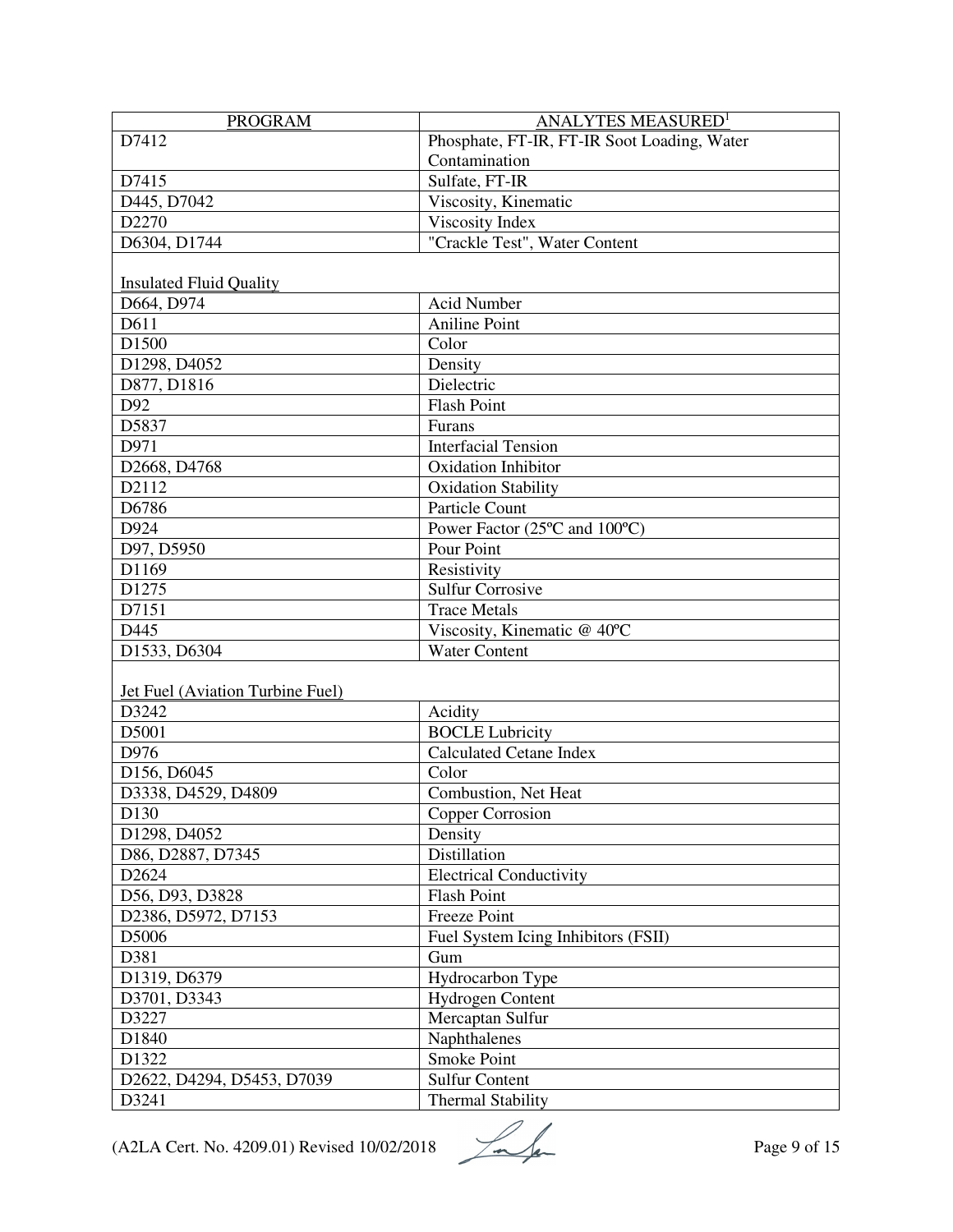| <b>PROGRAM</b>                    | <b>ANALYTES MEASURED1</b>                                                               |
|-----------------------------------|-----------------------------------------------------------------------------------------|
| D445, D7042                       | Viscosity, Kinematic                                                                    |
| D3948                             | <b>Water Separation</b>                                                                 |
|                                   |                                                                                         |
| <b>Jet Military Fuel F24</b>      |                                                                                         |
| D3242                             | Acidity                                                                                 |
| D5001                             | <b>BOCLE</b> Lubricity                                                                  |
| D976, D4737                       | <b>Calculated Cetane Index</b>                                                          |
| D130                              | Copper Strip Corrosion                                                                  |
| D1298, D4052                      | Density, or API Gravity                                                                 |
| D86, D2887, D7345                 | Distillation                                                                            |
| D4952                             | Doctor Test                                                                             |
| D2624                             | <b>Electrical Conductivity</b>                                                          |
| D93, D3828, D56                   | <b>Flash Point</b>                                                                      |
| D4176                             | Free Water Particulate Contamination                                                    |
| D2386, D5972, D7153, D7154        | <b>Freezing Point</b>                                                                   |
|                                   |                                                                                         |
| D5006                             | Fuel Systems Icing Inhibitor (Ether Type)                                               |
| D381                              | Gum Content in Fuels by Jet Evaporation                                                 |
| D1319                             | Hydrocarbon Types                                                                       |
| D3701, D3343                      | <b>Hydrogen Content</b>                                                                 |
| D445, D7042                       | Kinematic Viscosity at -20°C                                                            |
| D1840                             | Naphthalenes Hydrocarbons                                                               |
| D3338, D4809, D4529               | Net Heat of Combustion, MJ/kg BTU/lb                                                    |
| D2276, D5452                      | <b>Particulate Contaminant</b>                                                          |
| D156, D6045                       | Saybolt Color of Petroleum Products                                                     |
| D1322                             | <b>Smoke Point</b>                                                                      |
| D3227                             | Sulfur, Mercaptan                                                                       |
| D129, D1266, D2622, D3120, D4294, | Sulfur, Total Percent                                                                   |
| D5453, D7039                      |                                                                                         |
| D3241                             | <b>Thermal Oxidation Stability</b>                                                      |
| D1094                             | Water Reaction, Interface Rating                                                        |
| D3948, D7224                      | Water Separation Index                                                                  |
|                                   |                                                                                         |
| <b>Knit Fabrics</b>               |                                                                                         |
| D2594                             | Stretch Properties of Knitted Fabrics Having Low Powder                                 |
| D3774                             | <b>Width of Textile Fabric</b>                                                          |
| D3776                             | Mass Per Unit Ares (Weight) of Fabric                                                   |
| D3786                             | Bursting Strength of Textiles Fabrics- Diaphragm Bursting                               |
| D8007                             | <b>Strength Tester Method</b><br>Standard Test Method for Wale and Course Count of Weft |
|                                   | <b>Knitted Fabrics</b>                                                                  |
| AATCC 135                         | Dimensional Changes of Fabrics after Home Laundering                                    |
| AATCC 179                         | Skewness Change in Fabric and Garment Twist Resulting                                   |
|                                   | from Automatic Home Laundering                                                          |
|                                   |                                                                                         |
| <b>Lubricating Grease</b>         |                                                                                         |
| D217, D1403, D7342                | Cone Penetration ( $\frac{1}{4}$ & $\frac{1}{2}$ scale)                                 |
| D4048                             | Copper Corrosion                                                                        |
| D1743                             | <b>Corrosion Preventative Properties</b>                                                |
| D566, D2265                       | Dropping Point (Wide temperature range)                                                 |
|                                   |                                                                                         |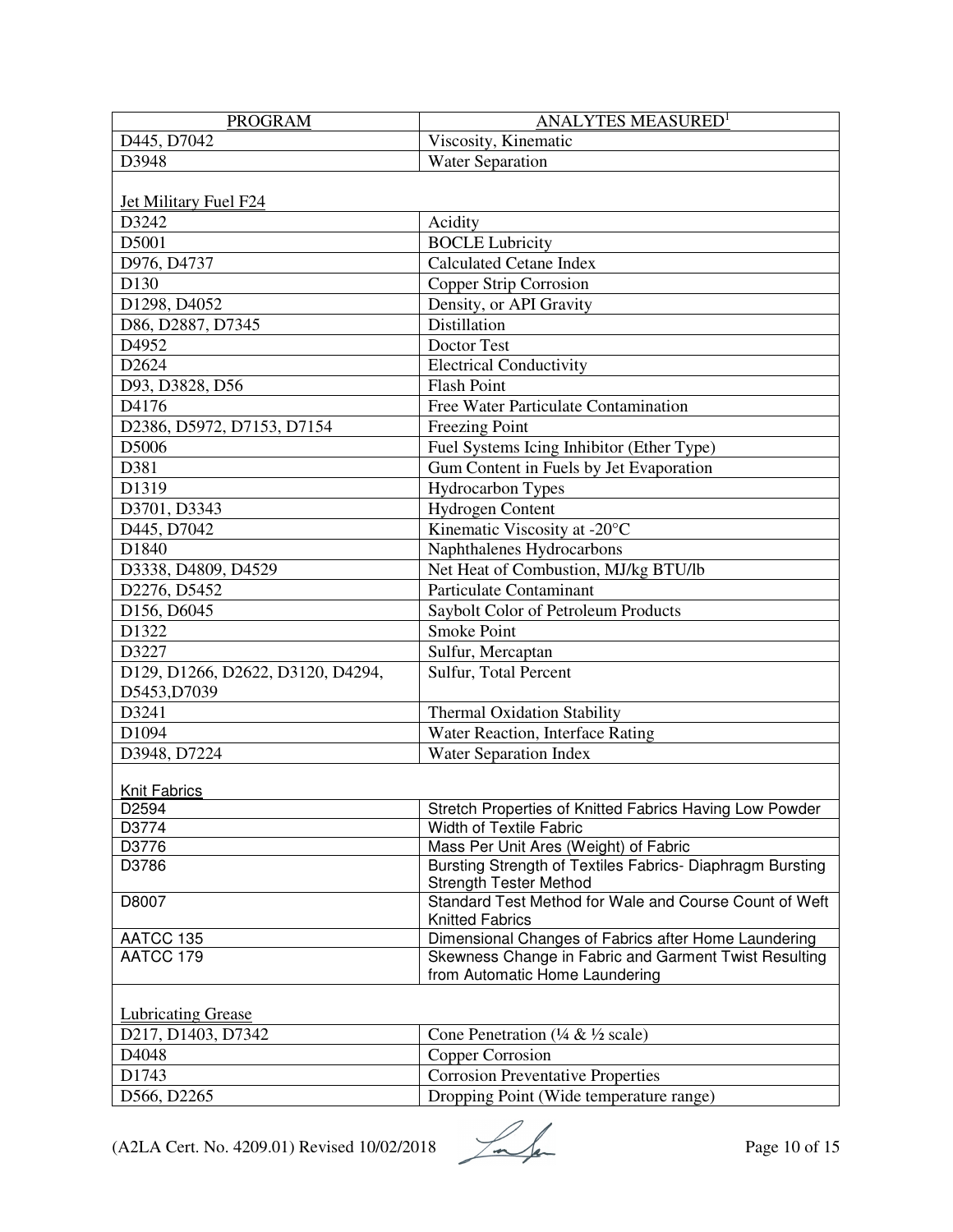| <b>PROGRAM</b>             | <b>ANALYTES MEASURED1</b>                                                                                     |
|----------------------------|---------------------------------------------------------------------------------------------------------------|
| D6138                      | Dynamic Rust Test (Emcor)                                                                                     |
| D972                       | <b>Evaporation Loss</b>                                                                                       |
| D2596                      | Extreme Pressure Prop. (Timken, 4-Ball)                                                                       |
| D4170                      | Fretting Wear Protection                                                                                      |
| D3527                      | High Temp Life Performance                                                                                    |
| D4290                      | Leakage Tendencies                                                                                            |
| D2509                      | Load Carry Capacity                                                                                           |
| D1742, D6184               | Oil Separations                                                                                               |
| D942                       | Oxidation Stability                                                                                           |
| D1831, D8022               | Roll Stability                                                                                                |
| D4049                      | <b>Water Spray</b>                                                                                            |
| D1264                      | Water Washout                                                                                                 |
| D2266, D4170               | Wear, 4-Ball                                                                                                  |
|                            |                                                                                                               |
| <b>Motor Gasoline</b>      |                                                                                                               |
| D3606, D4053, D5580, D5769 | Benzene, Toluene, C9, Aromatics                                                                               |
| D130                       | Copper Corrosion                                                                                              |
| D1298, D4052               | Density                                                                                                       |
| D86, D7096                 | Distillation                                                                                                  |
| D381                       | Gum                                                                                                           |
| D1319, D5443, D6839        | Hydrocarbon Type                                                                                              |
| D3237                      | <b>Lead Content</b>                                                                                           |
| D3227                      | Mercaptan Sulfur                                                                                              |
| D6550                      | Olefin Content                                                                                                |
| D525                       | <b>Oxidation Stability</b>                                                                                    |
| D5599, D5845, D4815        | Oxygenates                                                                                                    |
| D3231                      | Phosphorus Content                                                                                            |
| D2622, D5453, D7039        | <b>Sulfur Content</b>                                                                                         |
| D5188                      | Vapor/Liquid Ratio                                                                                            |
| D5191, D6378               | Vapor Pressure                                                                                                |
| D2699                      | <b>Research Octane Number</b>                                                                                 |
| D2700                      | Motor Octane Number                                                                                           |
|                            |                                                                                                               |
| Multiplastics              |                                                                                                               |
| D638                       | Test Method for Tensile Properties of Plastics                                                                |
| <b>ISO0527 Part 2</b>      | <b>Test Method for Tensile Properties of Plastics</b>                                                         |
| D790                       | Test Methods for Flexural Properties of Unreinforced and                                                      |
|                            | Reinforced Plastics and Electrical Insulating Materials                                                       |
| <b>ISO0178</b>             | Determination of Flexural Properties of Rigid Plastics                                                        |
| D256                       | Test Methods for Determination of the Pendulum Impact                                                         |
| ISO179-1                   | Resistance of Notched Specimens of Plastics                                                                   |
| ISO179-2                   | Test for Charpy Impact Resistance (Notched Impact)<br>Test for Charpy Impact Properties (Instrumental Impact) |
| <b>ISO180</b>              | Determination of Izod Impact Strength of Rigid Materials                                                      |
| D648                       | Test Method for Deflection Temperature of Plastics Under                                                      |
|                            | Flexural Load                                                                                                 |
| ISO75 Part 2               | Determination of Temperature of Deflection Under Load                                                         |
|                            |                                                                                                               |
| <b>Naphtha</b>             |                                                                                                               |
| D1159                      | <b>Bromine Number</b>                                                                                         |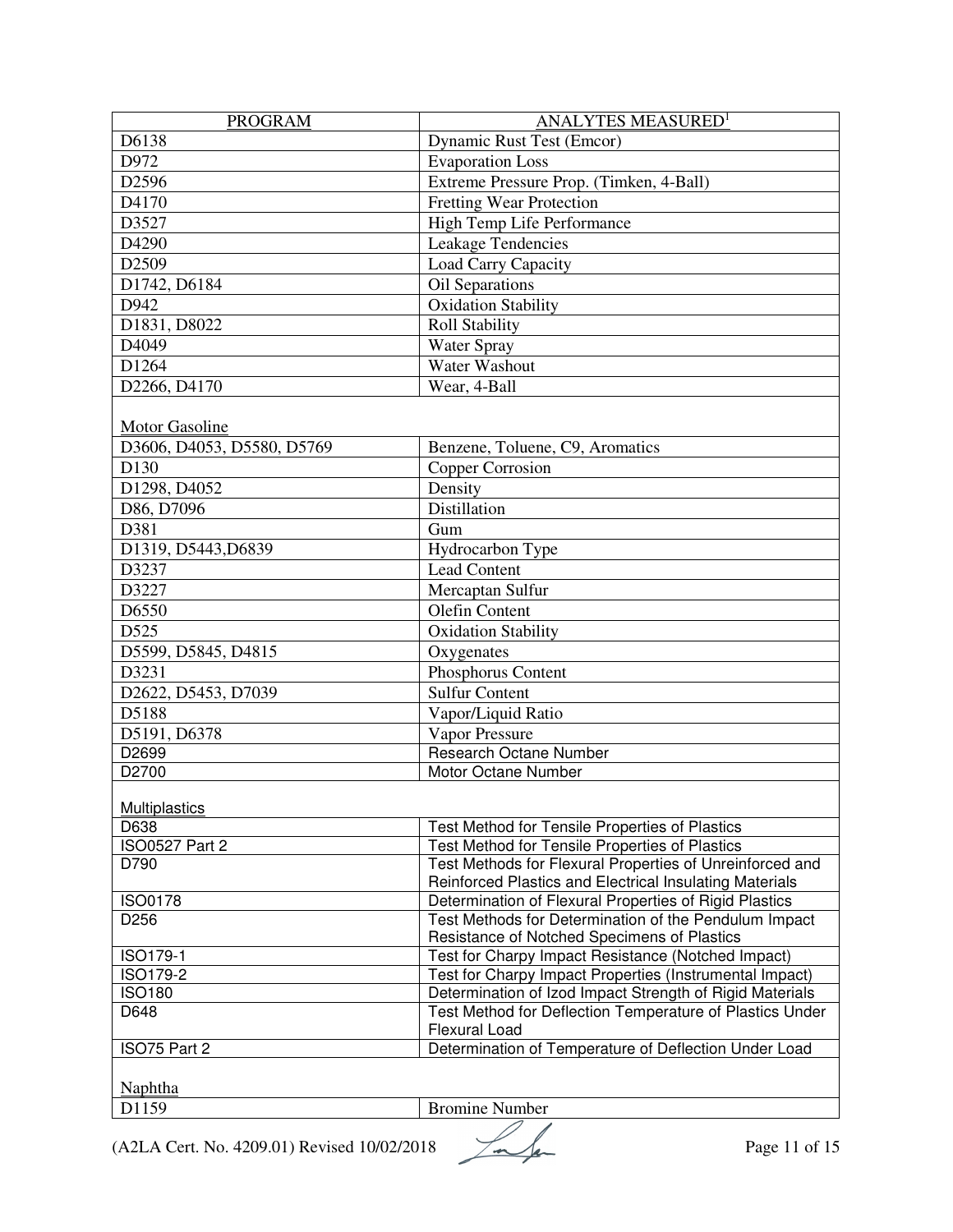| <b>PROGRAM</b>                  | <b>ANALYTES MEASURED</b> <sup>1</sup>                                              |
|---------------------------------|------------------------------------------------------------------------------------|
| D5194, D5808                    | Chloride in Aromatic Hydrocarbons                                                  |
| D6045                           | Color                                                                              |
| D130                            | <b>Copper Strip Corrosion</b>                                                      |
| D1298, D4052                    | Density, API Gravity                                                               |
| D5134                           | Detailed Hydrocarbon Analysis                                                      |
| D86                             | Distillation                                                                       |
| D1319, D6839                    | <b>Hydrocarbon Types</b>                                                           |
| D6729, D6730                    | Individual Components by GC                                                        |
| D3227                           | Mercaptan Sulfur                                                                   |
| D4629                           | Nitrogen, Trace                                                                    |
| D5443                           | Aromatic Hydrocarbons Type                                                         |
| D2887                           | <b>Simulated Distillation</b>                                                      |
| D2622, D4294, D5453, D7039      | Sulfur, Total Percent                                                              |
| D5191                           | Vapor Pressure                                                                     |
|                                 |                                                                                    |
|                                 |                                                                                    |
| <b>Octane Test</b><br>D2699     | <b>Research Octane Number</b>                                                      |
| D2799                           | <b>Motor Octane Number</b>                                                         |
|                                 |                                                                                    |
|                                 |                                                                                    |
| Petroleum Wax                   |                                                                                    |
| D156, D6045, D1500, D2008       | Color                                                                              |
| D938                            | <b>Congealing Point</b>                                                            |
| D1298, D4052                    | Density                                                                            |
| D92                             | <b>Flash Point</b>                                                                 |
| D87, D127                       | <b>Melting Point</b>                                                               |
| D1321                           | Needle Penetration @ 25 and $40^{\circ}$ C                                         |
| D721                            | Oil Content                                                                        |
| D445                            | Viscosity, Kinematic @ 100°C                                                       |
| D1833                           | Odor                                                                               |
| D3235                           | <b>Solvent Extractables</b>                                                        |
|                                 |                                                                                    |
| Plain Carbon & Low- Alloy Steel |                                                                                    |
| E350                            | Standard Test Method for Chemical Analysis of Carbon                               |
|                                 | Steel, Low Alloy Steel, Silicon Electrical Steel, Ingot Iron,<br>and Wrought Iron1 |
| E415                            | Standard Test Method for Analysis of Carbon and Low-                               |
|                                 | Alloy Steel by Spark Atomic Emission Spectrometry                                  |
| E1019                           | Standard Test Methods for Determination of Carbon,                                 |
|                                 | Sulfur, Nitrogen, and Oxygen in Steel, Iron, Nickel, and                           |
|                                 | Cobalt Alloys by Various Combustion and Fusion                                     |
|                                 | Techniques                                                                         |
| E1085                           | Standard Test Method for Analysis of Low- Alloy Steels by                          |
|                                 | X-Ray Fluorescence Spectrometry                                                    |
|                                 |                                                                                    |
| <b>Plastic Film Testing</b>     |                                                                                    |
| D1709                           | Drop Impact Strength                                                               |
| D6988<br>D2457                  | Film Thickness<br>Gloss                                                            |
| D1003                           | Haze                                                                               |
| D1922                           | <b>Propagation Tear Resistance</b>                                                 |
|                                 |                                                                                    |

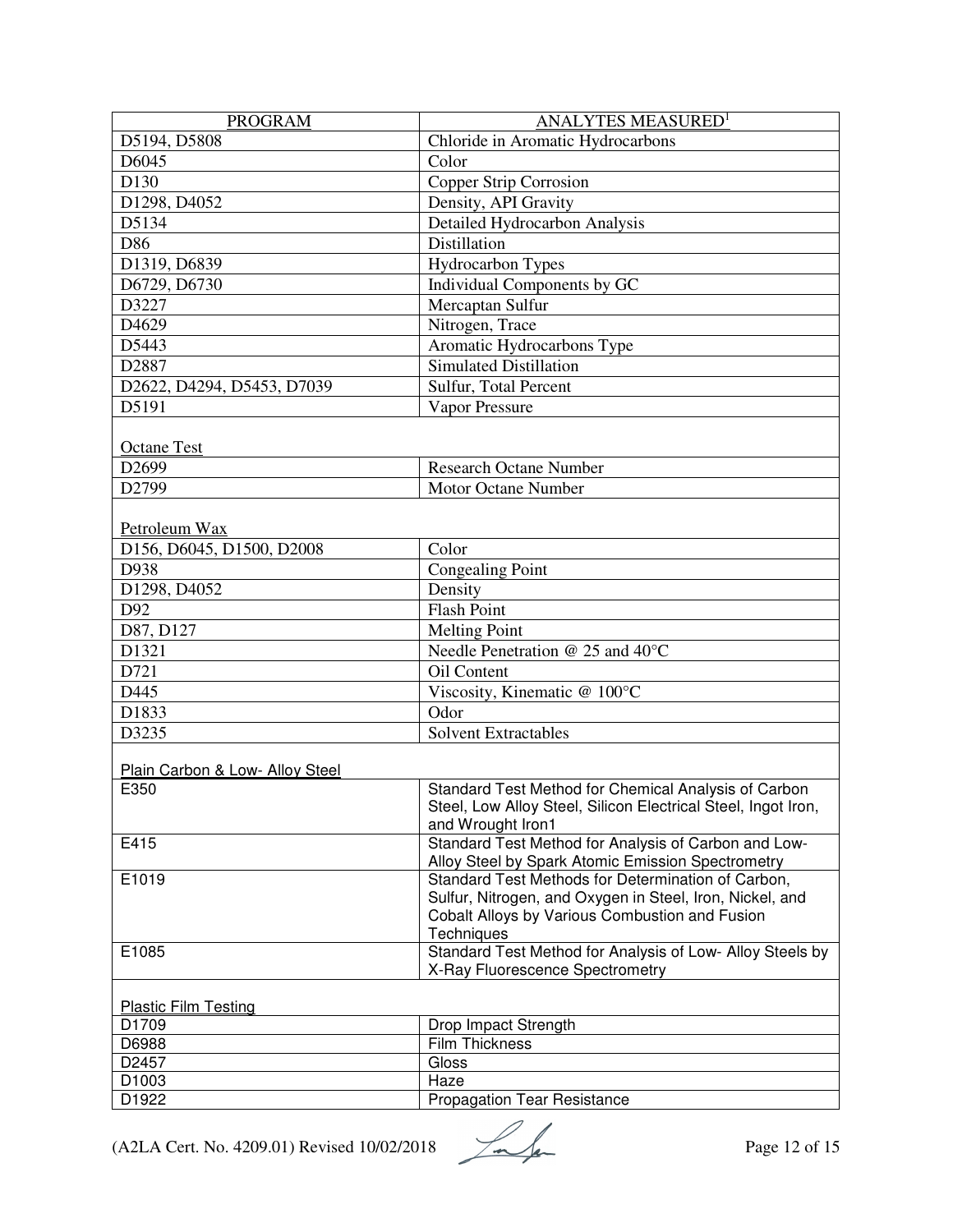| <b>PROGRAM</b>               | <b>ANALYTES MEASURED<sup>1</sup></b>                                                                                                                                    |
|------------------------------|-------------------------------------------------------------------------------------------------------------------------------------------------------------------------|
| D1894                        | <b>Static</b>                                                                                                                                                           |
| D1004                        | <b>Tear Resistance</b>                                                                                                                                                  |
| D2582                        | <b>Tear Resistance</b>                                                                                                                                                  |
| D882                         | Tensile                                                                                                                                                                 |
| Polyethylene                 |                                                                                                                                                                         |
| D1238                        | Test Method for Flow Rates of Thermoplastics by                                                                                                                         |
|                              | Extrusion Plastometer (both Volumetric and Gravemetric)                                                                                                                 |
| D2839                        | Practice for Use of a Melt Index Strand for Determining<br>Density of Polyethylene (Melt Index Strand Sample<br>Preparation)                                            |
| D1505                        | Test Method for Density of Plastics by the Density-                                                                                                                     |
|                              | <b>Gradient Technique (Column Density Using Plaques</b><br>Prepared Using D1928 Procedure C)                                                                            |
| D792                         | Test Methods for Density and Specific Gravity (Relative<br>Density) by Displacement; Shall Use Plaques Prepared<br>using D1298 Procedure C or D4703, Annex 1, Procedure |
|                              | C                                                                                                                                                                       |
| D4883                        | Test Method for Density by the Ultrasound Technique;<br>Shall Use Plaques Prepared Using D1298 Procedure C or<br>D4703, Annex 1, Procedure C                            |
| D5630                        | Test Method for Ash Content in Thermoplastics                                                                                                                           |
| D6290                        | Test Method for Color Determination of Plastic Pellets                                                                                                                  |
| Polypropylene                |                                                                                                                                                                         |
| D6290                        | Color Determination of Plastic Pellets: Yellowness Index                                                                                                                |
| ISO 179-1                    | Charpy Impact Resistance (Notched Impact)                                                                                                                               |
| D648                         | Deflection Temperature Under Load                                                                                                                                       |
| D790, ISO 178                | <b>Flexural Properties of Plastics</b>                                                                                                                                  |
| D1238                        | Flow Rates of Thermoplastics by Extrusion Plastometer                                                                                                                   |
| D256                         | Izod Impact Resistance (Notched Specimens)                                                                                                                              |
| <b>ISO 1133</b>              | <b>Melt-Flow Rate</b>                                                                                                                                                   |
| D638, ISO 572-2              | <b>Tensile Properties of Plastics</b>                                                                                                                                   |
| D5492, ISO 16152             | <b>Xylene Solubles</b>                                                                                                                                                  |
| ISO 75-1&2                   | Temperature of Deflection Under Load                                                                                                                                    |
| <b>Reformulated Gasoline</b> |                                                                                                                                                                         |
| D287                         | <b>API</b> Gravity                                                                                                                                                      |
| D3606, D5580, D5769          | Benzene, Toulene, C <sub>9</sub> Plus Aromatics                                                                                                                         |
| D1298, D4052                 | Density                                                                                                                                                                 |
| D86                          | Distillation                                                                                                                                                            |
| D381                         | Gum                                                                                                                                                                     |
| D1319, D5443, D6839          | Hydrocarbon Type                                                                                                                                                        |
| D6550                        | Olefin Content                                                                                                                                                          |
| D4815, D5599, D5845          | Oxygenates                                                                                                                                                              |
| D2622, D5453, D7039          | <b>Sulfur Content</b>                                                                                                                                                   |
| D5188                        | Vapor/Liquid Ratio                                                                                                                                                      |
| D5191, D6378                 | <b>Vapor Pressure</b>                                                                                                                                                   |
|                              |                                                                                                                                                                         |

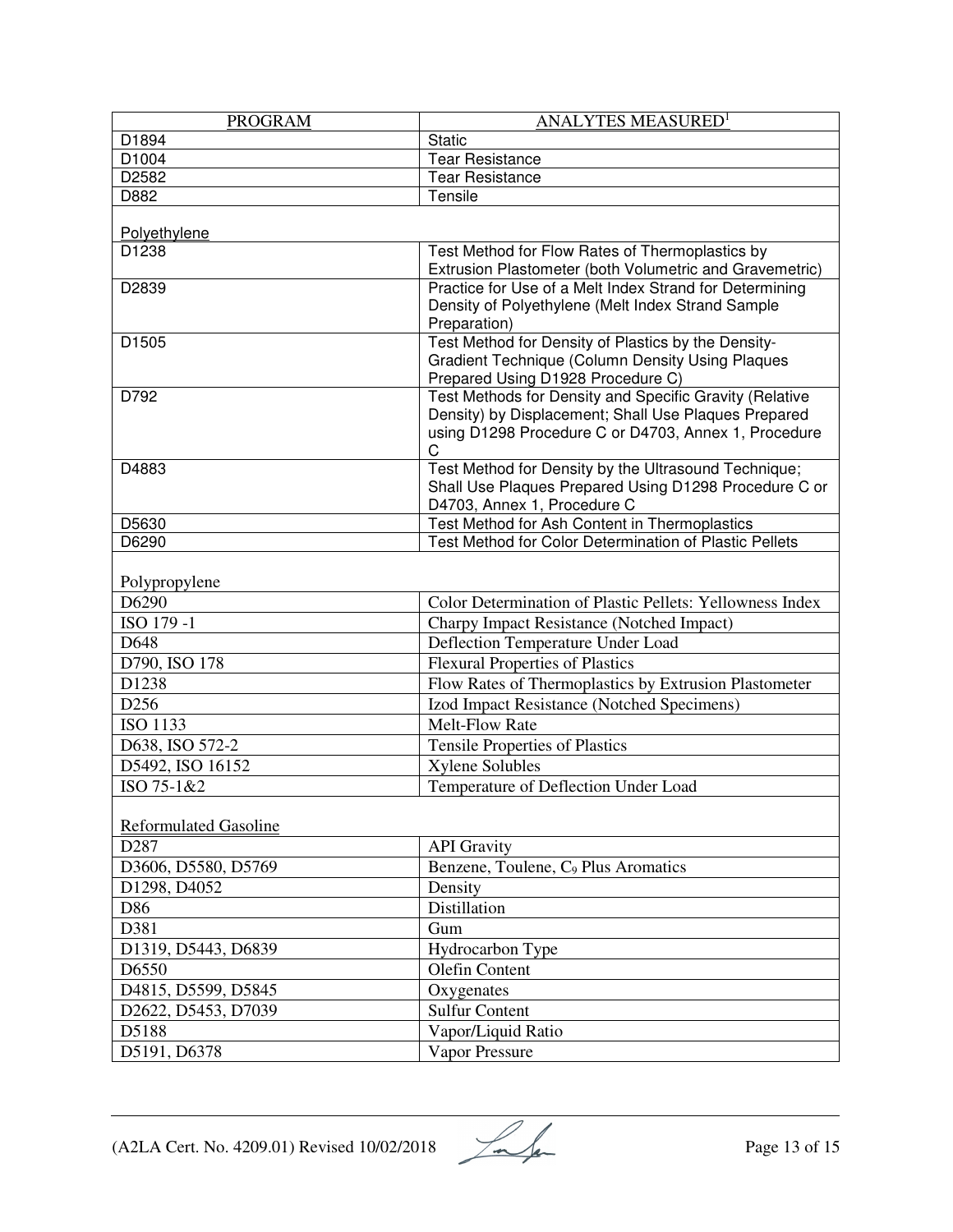| <b>PROGRAM</b>                      | <b>ANALYTES MEASURED<sup>1</sup></b>                                         |
|-------------------------------------|------------------------------------------------------------------------------|
|                                     |                                                                              |
| <b>Stainless Steel</b>              |                                                                              |
| E353                                | Test Methods for Chemical Analysis of Stainless, Heat-                       |
|                                     | Resisting, Maraging, and Other Similar Chromium-Nickel                       |
|                                     | Iron Alloys                                                                  |
| E572                                | Test Methods for X-Ray Emission Spectrometric Analysis<br>of Stainless Steel |
| E1019                               | Test Methods Determination of Carbon, Sulfur, Nitrogen,                      |
|                                     | and Oxygen in Steel and in Iron, Nickel, and Cobalt Alloys                   |
| E1086                               | Method for Optical Emission Vacuum Spectrometric                             |
|                                     | Analysis of Stainless Steel by the Point-to-Plane                            |
|                                     | <b>Excitation Technique</b>                                                  |
|                                     |                                                                              |
| <b>Thermal Analyses of Plastics</b> |                                                                              |
| D3418                               | Polymers by Differential Scanning Calorimetry (DSC)                          |
| D3895                               | Scanning Calorimetry (OIT by DSC)                                            |
| D3850                               | Thermogravametric Method (TGA)                                               |
|                                     |                                                                              |
| Turbine Oil                         |                                                                              |
| D974                                | Acidity                                                                      |
| D3427                               | Air Release                                                                  |
| D <sub>130</sub>                    | Copper Corrosion                                                             |
| D2711                               | Demulsibility                                                                |
| D92, D93                            | <b>Flash Point</b>                                                           |
| D892                                | Foam                                                                         |
| D4172                               | 4-Ball Wear                                                                  |
| D2272                               | <b>Oxidation Stability</b>                                                   |
| D97, D5949, D5950, D7346            | Pour Point                                                                   |
| D665                                | <b>Rust Prevention</b>                                                       |
| D445                                | Viscosity, Kinematic                                                         |
| D1401                               | <b>Water Separability</b>                                                    |
| D6304                               | <b>Water Content</b>                                                         |
|                                     |                                                                              |
| <b>Ultra-Low Sulfur Diesel Fuel</b> |                                                                              |
| D2622                               | Sulfur in Petroleum Products by WDXRF                                        |
| D5453                               | Total Sulfur in Light Hydrocarbons, Motor Fuels and Oils                     |
|                                     | by Ultraviolet Fluorescence                                                  |
| D7039                               | Sulfur in Gasoline and Diesel Fuel by Monochromatic                          |
| D7220                               | <b>WDXRF</b><br>Test Method for Sulfur in Automotive, Heating, and Jet       |
|                                     | Fuels by Monochromatic Energy Dispersive X-ray                               |
|                                     | <b>Fluorescence Spectrometry</b>                                             |
|                                     |                                                                              |
| <b>Woven Fabrics</b>                |                                                                              |
| D737                                | Air Permeability of Textiles Fabrics                                         |
| D1424                               | Tearing Strength of Fabrics by Falling-Pendulum Type                         |
|                                     | (Elmendorf) Apparatus                                                        |
| D2261                               | Tearing System of Fabrics by the Tongue (Single Rip)                         |
|                                     | Procedure                                                                    |
| D3775<br>D3776                      | Fabric Count of Woven Fabric<br>Mass Per Unit Area (Weight) of Fabric        |
|                                     |                                                                              |